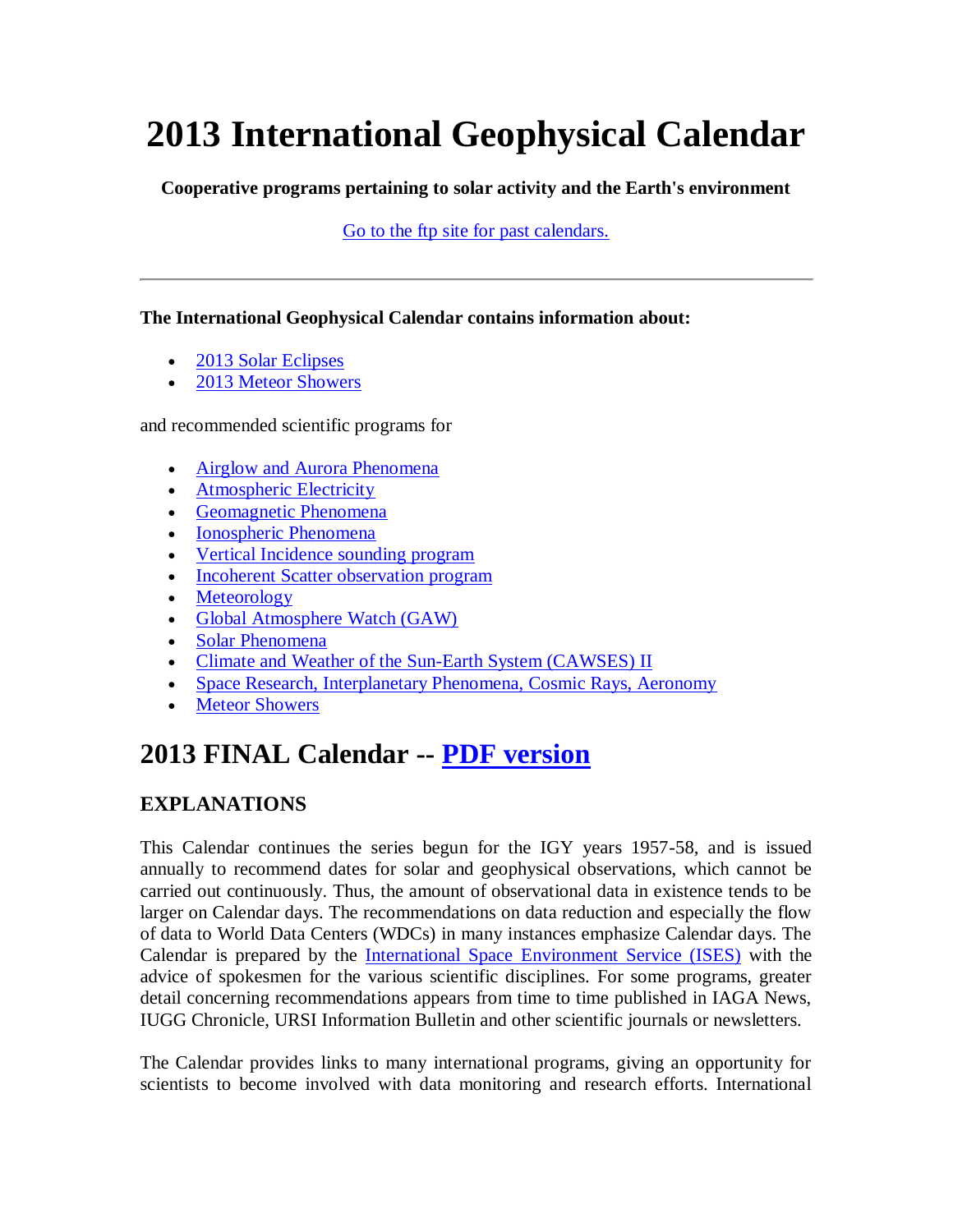scientists are encouraged to contact the key people and join the worldwide community effort to understand the Sun-Earth environment.

The definitions of the designated days remain as described on previous Calendars. Universal Time (UT) is the standard time for all world days. Regular Geophysical Days (RGD) are each Wednesday. Regular World Days (RWD) are three consecutive days each month (always Tuesday, Wednesday and Thursday near the middle of the month). Priority Regular World Days (PRWD) are the RWD which fall on Wednesdays. Quarterly World Days (QWD) are one day each quarter and are the PRWD which fall in the World Geophysical Intervals (WGI). The WGI are fourteen consecutive days in each season, beginning on Monday of the selected month, and normally shift from year to year. In 2013 the WGI are February, May, August, and November.

The [2013 FINAL Calendar](ftp://ftp.ngdc.noaa.gov/STP/publications/igc_calendars/2013/) is available in PDF format.

### <span id="page-1-0"></span>**2013 Solar Eclipses:**

The year 2013 has one annular and one hybrid eclipse.

- a. **10 May 2013, annular solar eclipse**, magnitude 0.954, maximum duration 06m03s, in Australia (Western Australia, Northern Territory, northern Queensland), Papua New Guinea's eastern tip, Solomon Islands, Pacific Ocean, Kiribati (5m44s of annularity); partial phases visible throughout Australia, in the northern island of New Zealand and the western half of its South Island, in most of Indonesia, southern Philippines, Papua New Guinea, in Fiji, Tuvalu, American Samoa, Cook Islands, French Polynesia, U.S. (Hawaii; 44% in Honolulu)
	- o [Map of annular solar eclipse May 10, 2013.](http://eclipse.gsfc.nasa.gov/SEplot/SEplot2001/SE2013May10A.GIF)
	- o [Interactive Google map of annular solar eclipse May 10, 2013.](http://xjubier.free.fr/en/site_pages/solar_eclipses/ASE_2013_GoogleMapFull.html)
- b. **3 November 2013, total solar eclipse with annularity at its beginning,** magnitude 1.016, maximum duration 01m40s, eclipse visible in the Atlantic Ocean, with partial phases visible at sunrise throughout eastern North America (U.S. east of Ohio to Georgia; Canada from Quebec to the east); Bermuda, South America (southern Columbia, eastern Venezuela, Guyana, Suriname, northeastern Brazil), Europe (Spain, Portugal, Greece), all of Africa except Cape Town region; and at sunset in the middle-East (western Turkey, Syria, Iraq, Saudi Arabia, Israel, Yemen, Gulf States). (Totality: Atlantic Ocean through Gabon, Congo, Democratic Republic o the Congo, Uganda, Kenya); annularity: Ethiopia, ending at sunset in western Somalia)
	- o [Map of hybrid solar eclipse November 03, 2012.](http://eclipse.gsfc.nasa.gov/SEplot/SEplot2001/SE2013Nov03H.GIF)
	- o [Interactive Google map of hybrid solar eclipse November 03, 2013.](http://xjubier.free.fr/en/site_pages/solar_eclipses/xSE_GoogleMapFull.php?Ecl=+20131103&Acc=2&Umb=1&Lmt=1&Mag=1&Max=1)

Information from Jay M. Pasachoff, Williams College (Williamstown, Massachusetts), Chair, International Astronomical Union's [Working Group on](http://www.eclipses.info/) Eclipses, based on information and maps provided by Fred Espenak and Xavier Jubier.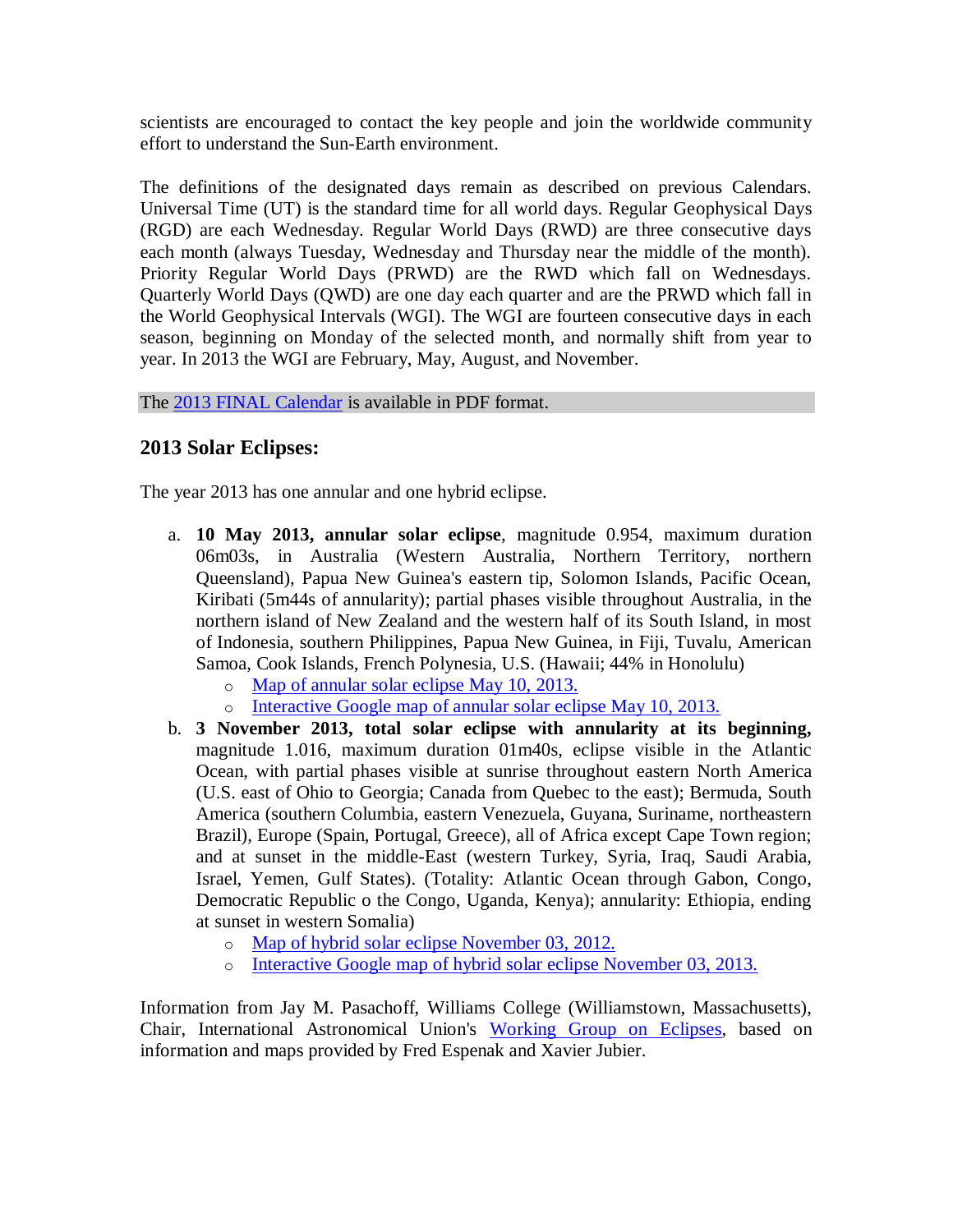#### **Eclipse References:**

- o Fred Espenak, Fifty Year Canon of Solar Eclipses: 1986-2035, NASA Reference Publication 1178 Revised, July 1987.
- o Leon Golub and Jay M. Pasachoff, [The Solar Corona,](http://www.williams.edu/Astronomy/corona) Cambridge University Press, 1998.
- o [Jay M. Pasachoff](http://www.williams.edu/Astronomy/jay) and Alex Filippenko, [The Cosmos: Astronomy in the](http://www.brookscole.com/cgi-wadsworth/course_products_wp.pl?fid=M20b&product_isbn_issn=9780495013037&discipline_number=0)  [New Millennium,](http://www.brookscole.com/cgi-wadsworth/course_products_wp.pl?fid=M20b&product_isbn_issn=9780495013037&discipline_number=0) Brooks/Cole Publishers, 2002, 2004 and 2006.
- o Leon Golub and Jay M. Pasachoff, Nearest Star: The Exciting Science of [Our Sun,](http://www.williams.edu/astronomy/neareststar) Harvard University Press, 2001.
- o Jay M. Pasachoff, [The Complete Idiot's Guide to the Sun,](http://www.williams.edu/astronomy/sun) Alpha Books, 2003.

### <span id="page-2-0"></span>**2013 Meteor Showers**

(Selected from data compiled by Alastair McBeath for the [International Meteor](http://www.imo.net/calendar)  [Organization Shower Calendar.](http://www.imo.net/calendar)):

- a. **Meteor outbursts** are unusual showers (often of short duration) from the crossing of relatively recent comet ejecta. Dates are for the year 2013.
	- o June 11, 08:28 UT, γ-Delphinids
- b. **Annual meteor showers liable to have geophysical effects:** Dates (based on UT in year 2013) are:

| <b>Dates</b>  | Peak Time (UT)                                 | Name                                |
|---------------|------------------------------------------------|-------------------------------------|
| Dec 28-Jan 12 | Jan 03 13h25m                                  | Quadrantids (QUA)                   |
| Apr 16-Apr 25 | $\vert$ Apr 22 11h40m                          | Lyrids $(LYR)$                      |
|               | Apr 19-May 28 May 06 01h15m                    | $\eta$ -Aquariids (ETA)             |
| May 22-Jul 02 | Jun 07 12h                                     | Daytime Arietids (Ari)              |
| May 20-Jul 05 | Jun 09 11h                                     | Daytime ζ-Perseids (Zeta Per)       |
| Jun 05-Jul 17 | Jun 28 10h                                     | Daytime $\beta$ -Taurids (Beta Tau) |
| Jul 12-Aug 23 | $Jul$ 30                                       | Southern $\delta$ -Aquariids (SDA)  |
| Jul 17-Aug 24 | Aug 12 18h15m to 20h45m                        | Perseids (PER)                      |
| Sep 09-Oct 09 | $\text{Sep } 27 11h$                           | Daytime Sextantids (Sex)            |
| Oct 02-Nov 07 | $\vert$ Oct 21                                 | Orionids (ORI)                      |
|               | Nov 06-Nov 30 Nov 17 15h55m                    | Leonids (LEO)                       |
| Dec 07-Dec 17 | $\Delta$ Dec 13<br>$13h15m - Dec$ 14<br>10h30m | Geminids (GEM)                      |
|               | Dec 17-Dec 26  Dec 22 14h15m                   | Ursids (URS)                        |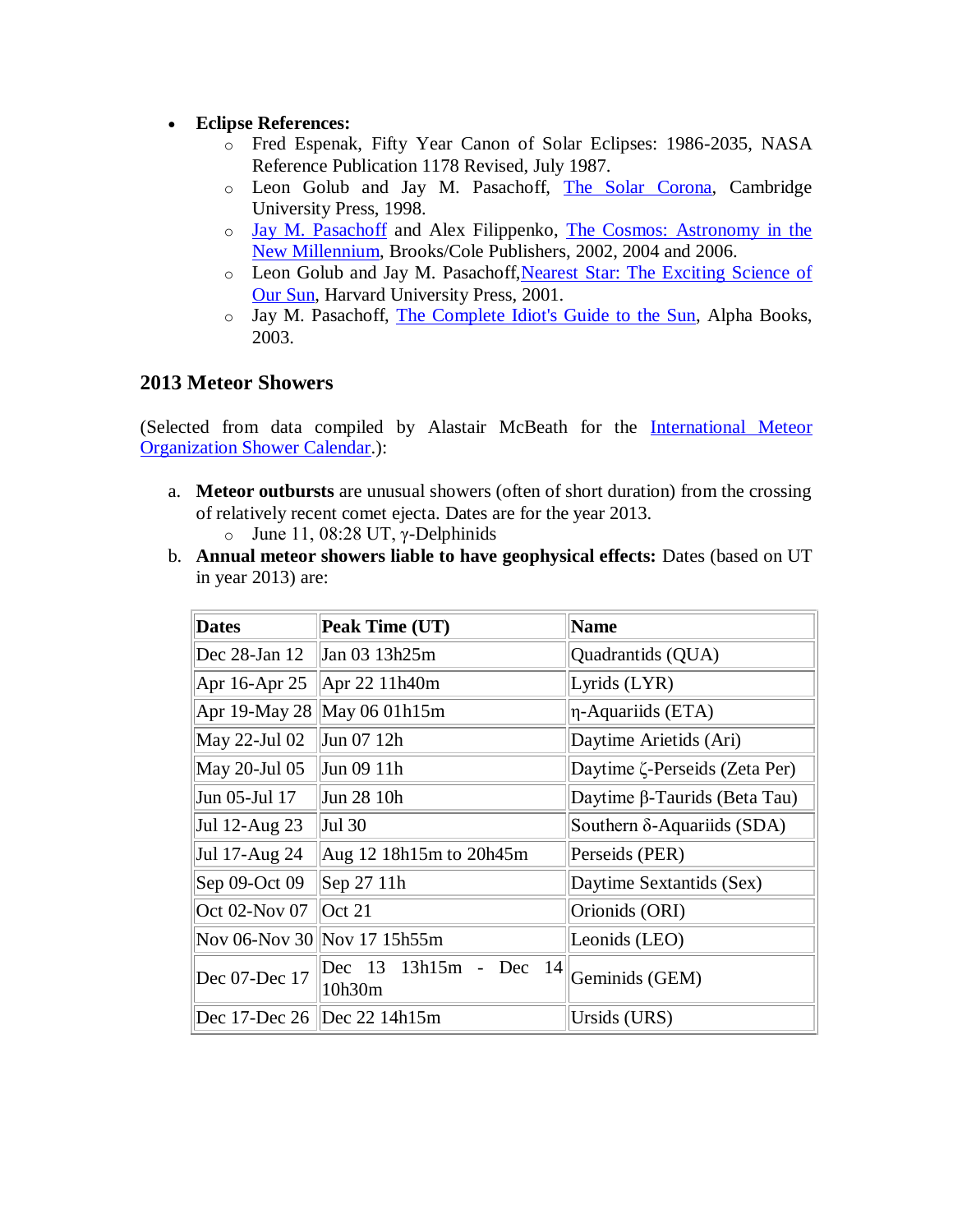c. **Annual meteor showers which may have geophysical effects:** Dates (based on UT in year 2013) are:

| <b>Dates</b>                           | Peak Time (UT)                 | Name                         |
|----------------------------------------|--------------------------------|------------------------------|
| Apr $15$ -Apr $28$                     | April $23$ 16h45m              | $\eta$ -Puppids(PPU)         |
| Jun 22-Jul 02                          | June $2709h15m$                | June Bootids (JBO)           |
| Aug 28-Sep 05                          | $\text{Sep } 1 \text{ 01h35m}$ | $\alpha$ -Aurigids (AUR)     |
| $\text{Sep } 05\text{-}\text{Sep } 21$ | Sep 9 14h50m - 15h30m          | September ε-Perseids(SPE)    |
| Oct 06-Oct 10                          | $\vert$ Oct 8 17h25m           | Draconids (DRA)              |
|                                        | Nov 15-Nov 25 Nov 21 16h15m    | $\alpha$ -Monocerotids (AMO) |

#### **Meteor Shower Websites:**

- Shower activity near-real time reports -- [International Meteor Organization](http://www.imo.net/)
- Meteor shower activity forecast from your own location -- Meteor Shower Flux **[Estimator](http://leonid.arc.nasa.gov/estimator.html)**
- Shower names and data -- [IAU Meteor Data Center](http://www.astro.amu.edu.pl/~jopek/MDC2007/index.php)
- Announcements and reports of meteor outbursts -- [IAU Minor Planet Center](http://minorplanetcenter.net/)
- Shower outburst activity forecast -- [Institut de Mecanique celeste et de calcul des](http://www.imcce.fr/page.php?nav=en/ephemerides/phenomenes/meteor/index.php)  [ephemerides](http://www.imcce.fr/page.php?nav=en/ephemerides/phenomenes/meteor/index.php)

#### **References:**

 Peter Jenniskens, Meteor showers and their parent comets. Cambridge University Press, 2006, 790 pp.

# **Real Time Space Weather and Earth Effects**

The occurrence of **unusual solar or geophysical conditions** is announced or forecast by [ISES](http://ises-spaceweather.org/) through various types of geophysical **"Alerts"** (which are widely distributed via the internet on a current schedule). Stratospheric warmings (STRATWARM) were also designated for many years. The meteorological telecommunications network coordinated by the [World Meteorological Organization \(WMO\)](http://www.wmo.ch/) carries these worldwide Alerts once daily soon after 0400 UT. For definitions of Alerts see ISES [URSIgram Codes.](http://ises-spaceweather.org/ISES.php?target=Code_Book&id=p2&include=Code_Book&title=URSIgram+Codes) For many years Retrospective World Intervals were selected and announced by [MONSEE](http://www.ips.gov.au/IPSHosted/INAG/inag06/inag06.htm#10.1)  [\(Monitoring of the Sun-Earth Environment\)](http://www.ips.gov.au/IPSHosted/INAG/inag06/inag06.htm#10.1) and elsewhere to provide additional analyzed data for particular events studied in the **ICSU Scientific Committee on Solar-Terrestrial** [Physics \(SCOSTEP\)](http://www.yorku.ca/scostep/) programs.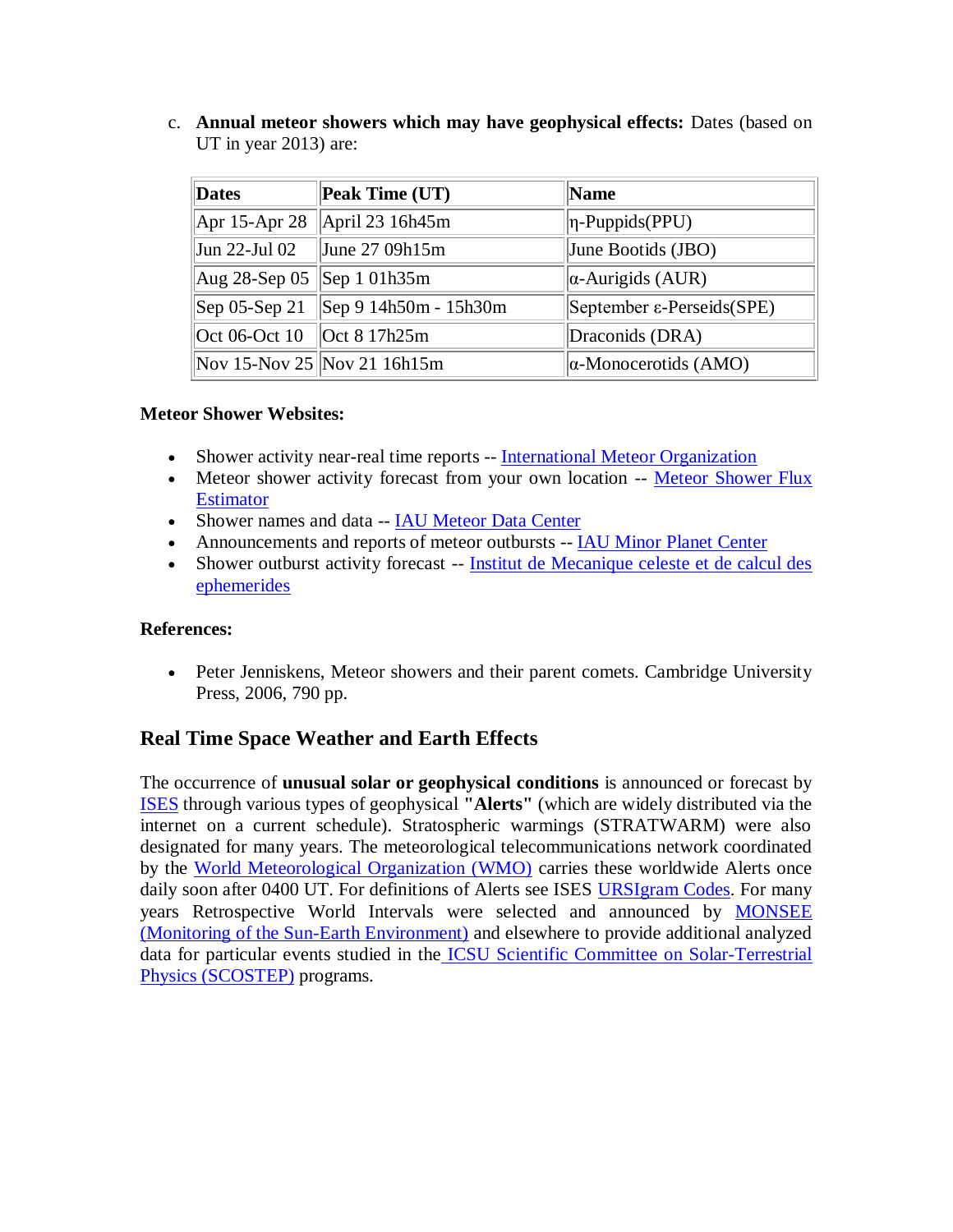# **RECOMMENDED SCIENTIFIC PROGRAMS**

# **(FINAL EDITION)**

(The following material was reviewed in 2012 by spokesmen of IAU, IAGA, WMO and URSI as suitable for coordinated geophysical programs in 2013.)

# <span id="page-4-0"></span>**Airglow and Aurora Phenomena.**

Airglow and auroral observatories operate with their full capacity around the New Moon periods. However, for progress in understanding the mechanism of many phenomena, such as low latitude aurora, the coordinated use of all available techniques, optical and radio, from the ground and in space is required. Thus, for the airglow and aurora 7-day periods on the Calendar, ionosonde, incoherent scatter, special satellite or balloon observations, etc., are especially encouraged. Periods of approximately one weeks' duration centered on the New Moon are proposed for high resolution of ionospheric, auroral and magnetospheric observations at high latitudes during northern winter.

### <span id="page-4-1"></span>**Atmospheric Electricity.**

Non-continuous measurements and data reduction for continuous measurements of atmospheric electric current density, field, conductivities, space charges, ion number densities, ionosphere potentials, condensation nuclei, etc.; both at ground as well as with radiosondes, aircraft, rockets; should be done with first priority on the RGD each Wednesday, beginning on 2 January 2013 at 0000 UT, 09 January at 0600 UT, 16 January at 1200 UT, 23 January at 1800 UT, etc. (beginning hour shifts six hours each week, but is always on Wednesday). Minimum program is at the same time on PRWD beginning with 16 January at 1200 UT. Data reduction for continuous measurements should be extended, if possible, to cover at least the full RGD including, in addition, at least 6 hours prior to indicated beginning time. Measurements prohibited by bad weather should be done 24 hours later. Results on sferics and ELF are wanted with first priority for the same hours, short-period measurements centered around minutes 35-50 of the hours indicated. Priority Weeks are the weeks that contain a PRWD; minimum priority weeks are the ones with a QWD. The World Data Centre for Atmospheric Electricity, 7 Karbysheva, St. Petersburg 194018, USSR, is the collection point for data and information on measurements.

### <span id="page-4-2"></span>**Geomagnetic Phenomena.**

It has always been a leading principle for geomagnetic observatories that operations should be as continuous as possible and the great majority of stations undertake the same program without regard to the Calendar.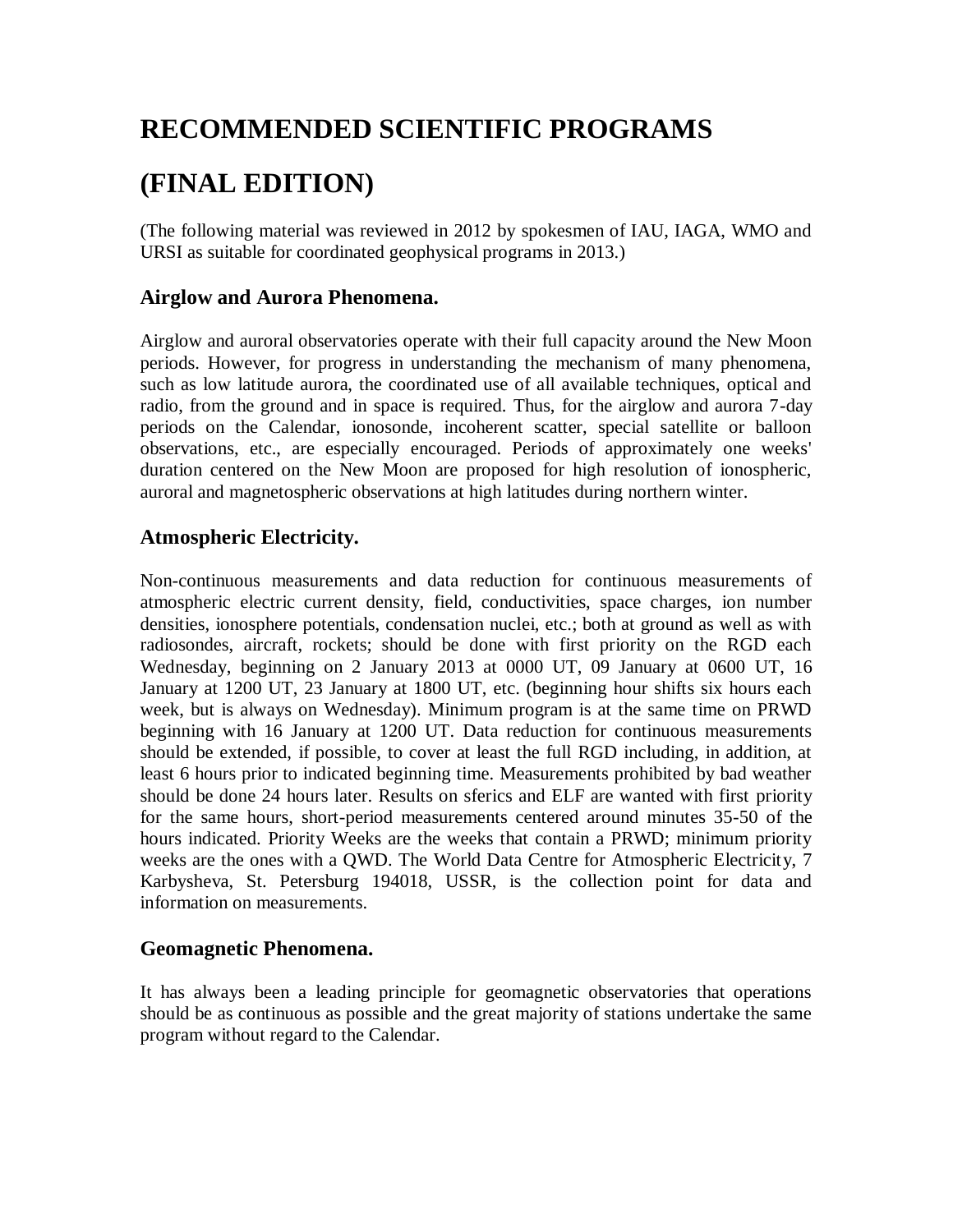Stations equipped for making magnetic observations, but which cannot carry out such observations and reductions on a continuous schedule are encouraged to carry out such work at least on RWD (and during times of MAGSTORM Alert).

### <span id="page-5-0"></span>**Ionospheric Phenomena.**

Special attention is continuing on particular events that cannot be forecast in advance with reasonable certainty. These will be identified by Retrospective World Intervals. The importance of obtaining full observational coverage is therefore stressed even if it is only possible to analyze the detailed data for the chosen events. In the case of vertical incidence sounding, the need to obtain quarter-hourly ionograms at as many stations as possible is particularly stressed and takes priority over recommendation (a) below when both are not practical.

<span id="page-5-1"></span>For the **vertical incidence (VI) sounding** program, the summary recommendations are:

- a. All stations should make soundings on the hour and every quarter hour;
- b. On RWDs, ionogram soundings should be made at least every quarter hour and preferably every five minutes or more frequently, particularly at high latitudes;
- c. All stations are encouraged to make f-plots on RWDs; f-plots should be made for high latitude stations, and for so-called "representative" stations at lower latitudes for all days (i.e., including RWDs and WGIs) (Continuous records of ionospheric parameters are acceptable in place of f-plots at temperate and low latitude stations);
- d. Copies of all ionogram scaled parameters, in digital form if possible, be sent to WDCs;
- e. Stations in the eclipse zone and its conjugate area should take continuous observations on solar eclipse days and special observations on adjacent days. See also recommendations under Airglow and Aurora Phenomena.

<span id="page-5-2"></span>For the 2013 **[incoherent scatter observation program](http://www.isr.sri.com/wd2013.html)**, every effort should be made to obtain measurements at least on the Incoherent Scatter Coordinated Observation Days, and intensive series should be attempted whenever possible in WGIs, on Dark Moon Geophysical Days (DMGD) or the Airglow and Aurora Periods. The need for collateral VI observations with not more than quarter-hourly spacing at least during all observation periods is stressed.

Special programs include:

- Sudden Stratospheric Warming (StratWarm): Dynamics, electrodynamics, temperature and electron density in the lower and upper thermosphere and ionosphere during a sudden stratospheric warming event.
	- o Key objectives:
		- To extend studies of stratospheric warming effects to the lower and upper thermosphere and investigate coupling with the ionosphere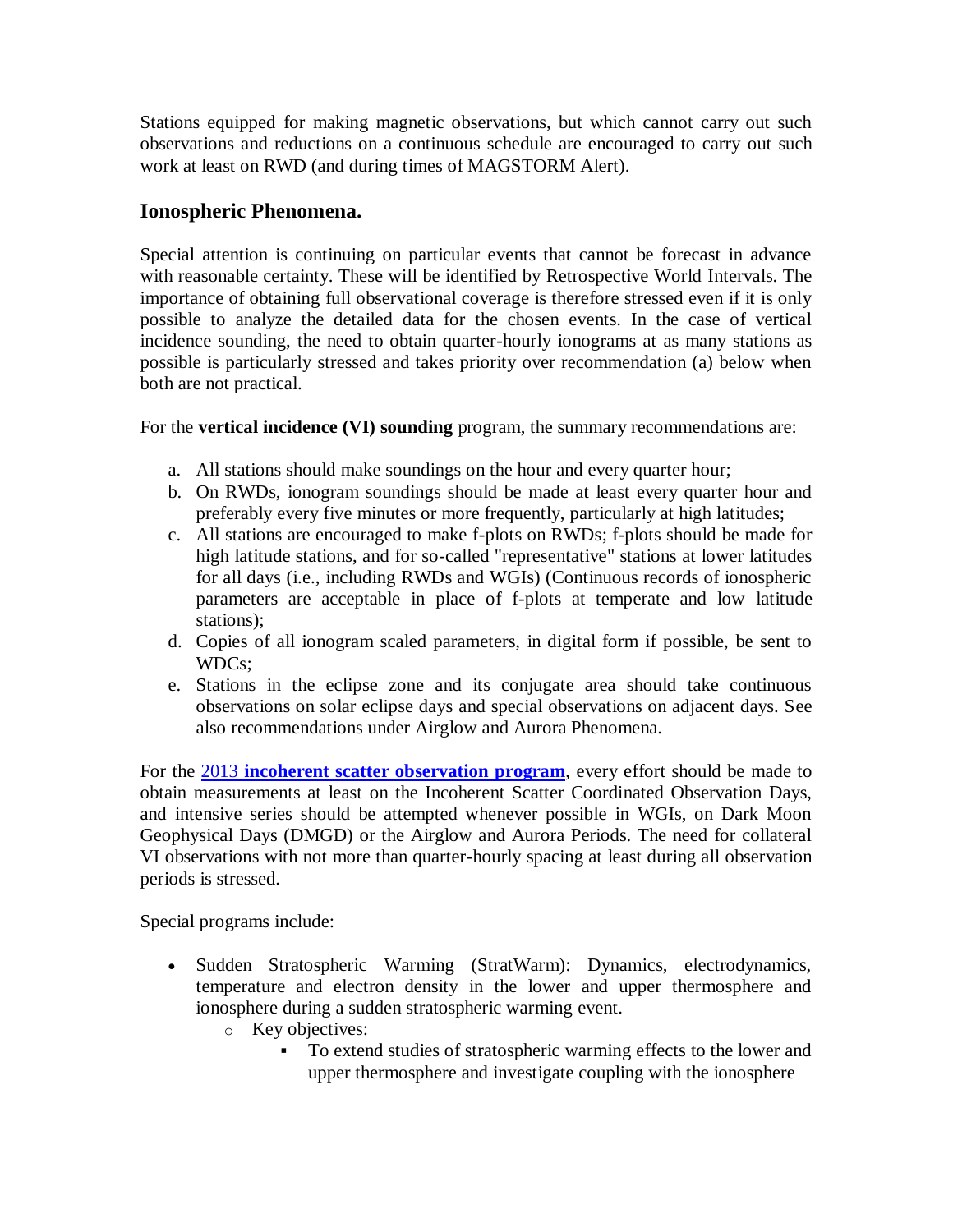- To document variations in multiple thermospheric and ionospheric parameters in response to different stratospheric sudden warming events
- To capture and document ionospheric response to stratospheric sudden warmings during the rising solar activity
- To measure electric field, neutral wind, electron and ion temperatures and electron density in the ionosphere and lower and upper thermosphere before and during sudden stratospheric warming
- To compare variations in ionospheric and thermospheric parameters observed during SSW to average wintertime behavior of ionosphere and thermosphere
- To compare variations in temperatures and winds to mesospheric response as given by MF and meteor radars and lidars
- To examine mechanisms responsible for variations in lower and upper thermospheric dynamics, temperatures, electric field, and ionospheric electron density and investigate to what degree they can be related to sudden stratospheric warming
- o Background condition: The observations need to be made before and during the sudden stratospheric warming. A 10-day campaign is requested.
- o Primary parameters to measure: LTCS mode electron and ion temperatures from lowest possible altitudes throughout the F region, zonal and meridional components of the neutral wind in the lower thermosphere (95-140km), ExB drift, F-region meridional wind. Temporal resolution can be sacrificed and data integration period increased in order to obtain data at lower altitudes.
- o Need for simultaneous data: The idea is to measure how variations in temperatures, electric field and winds associated with sudden stratospheric warming change with latitude and altitude and relate to variations in electron density.
- o Principle investigator: Larisa P. Goncharenko, lpg@haystack.mit.edu, MIT Haystack Observatory, Westford, MA 01886, USA. Larisa is responsible for issuing the alert. She anticipates a few days' notice.
- o Co-investigators: Jorge Chau (Jicamarca Radio Observatory, Peru), Hanli Liu (NCAR, USA), Peter Hoffmann (Institute for Atmospheric Physics, Germany).
- E-region **E** field: Latitudinal variation of the vertical electric field in the E region
	- o Key objectives:
		- To measure the vertical and geomagnetic zonal ion drifts in the E and F regions
		- To study the height variation of the E-region electric field and its relationship to the F-region electric field
		- o Background Conditions: Ideally two days each during geomagnetically quiet and active periods.
	- o Primary Parameters to Measure: Vertical profiles of vertical ion drifts and geomagnetic zonal ion drift primarily during daytime. No beam swinging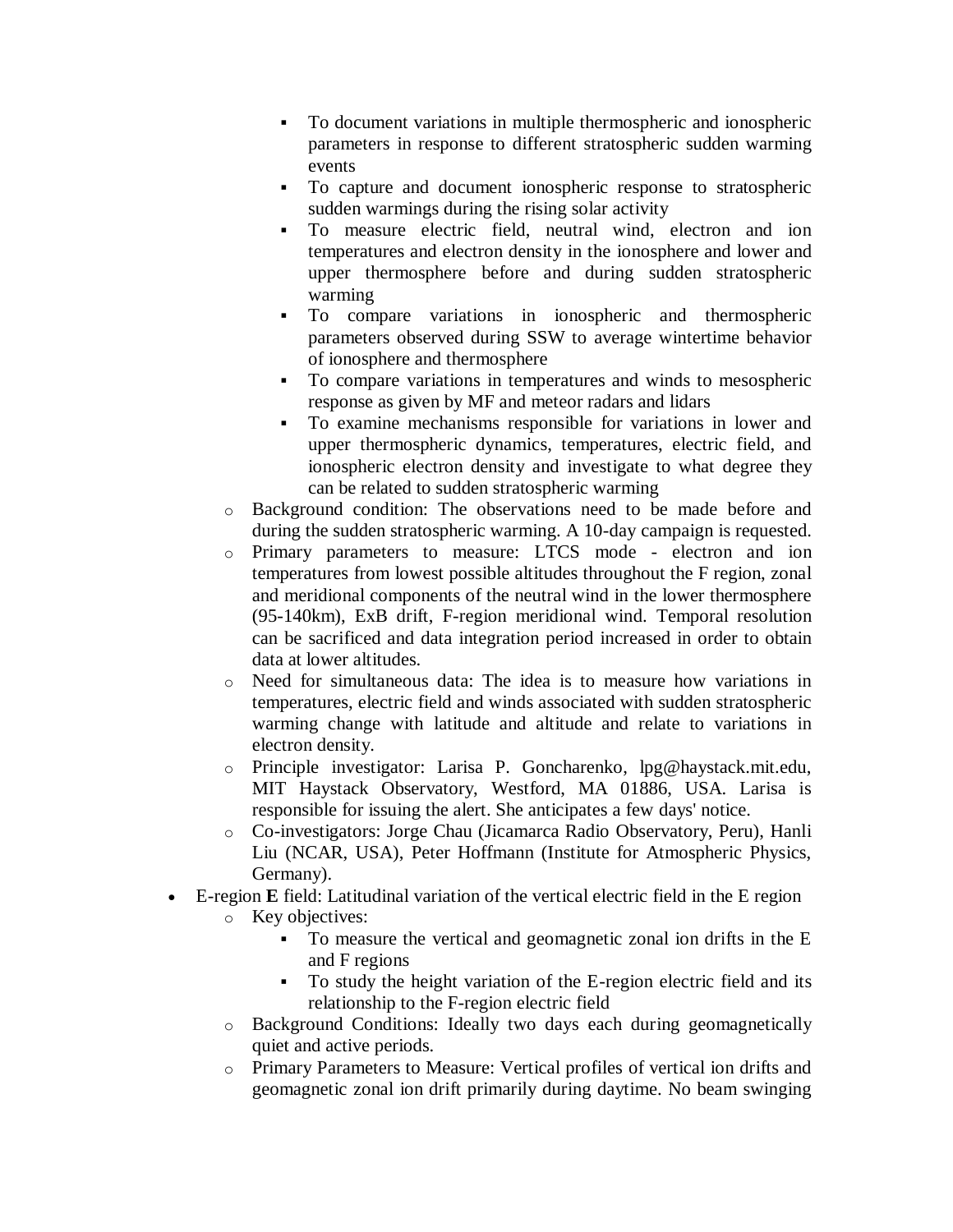unless necessary to obtain the two components in the geomagnetic zonal plane. For single feed, swing in the geomagnetic zonal plane if possible.

- o Secondary Parameters to Measure: Electron density, electron and ion temperatures.
- o Principle Investigator: Qihou Zhou, zhouq@muohio.edu, Tel: +1-513- 529-0743 Electrical and Computer Engineering Dept., Miami University, Oxford, OH 45056, USA. Qihou will coordinate the observations and discuss with each ISR site to ensure that optimal modes will be used.
- Synoptic: Experiments are intended to emphasize wide coverage of the F region, with some augmented coverage of the topside or E region to fill in areas of the data bases that have relatively little data
	- o Contacts: Jan Sojka, janjsojka@usu.edu; Mary McCready, mary.mccready@sri.com
- AO -- [Arecibo Observatory](http://www.naic.edu/aisr/olmon2005/omframedoc.html)
- JRO -- [Jicamarca Radio Observatory.](http://jro.igp.gob.pe/english/radar/operation/real-time_en.php)

Special programs: Mary McCready, Center for Geospace Studies, SRI International, 333 Ravenswood Avenue, Menlo Park, CA 94025, USA; tel:+1-650-859-5084; Fax:+1-650- 322-2318; email: mary.mccready@sri.com, chair of URSI ISWG Commission G. See the [2013 Incoherent Scatter Coordinated Observation Days \(URSI-ISWG\)](http://www.isr.sri.com/wd2013.html) webpage for complete 2013 definitions.

For the **ionospheric drift** or wind measurement by the various radio techniques, observations are recommended to be concentrated on the weeks including RWDs.

For **travelling ionosphere disturbances**, propose special periods for coordinated measurements of gravity waves induced by magnetospheric activity, probably on selected PRWDs and RWDs.

For the **ionospheric absorption** program half-hourly observations are made at least on all RWDs and half-hourly tabulations sent to WDCs. Observations should be continuous on solar eclipse days for stations in the eclipse zone and in its conjugate area. Special efforts should be made to obtain daily absorption measurements at temperate latitude stations during the period of Absorption Winter Anomaly, particularly on days of abnormally high or abnormally low absorption (approximately October-March, Northern Hemisphere; April-September, Southern Hemisphere).

For **back-scatter and forward scatter** programs, observations should be made and analyzed at least on all RWDs.

For synoptic observations of **mesospheric (D region) electron densities**, several groups have agreed on using the RGD for the hours around noon.

For **ELF noise measurements of earth-ionosphere cavity resonances** any special effort should be concentrated during WGIs.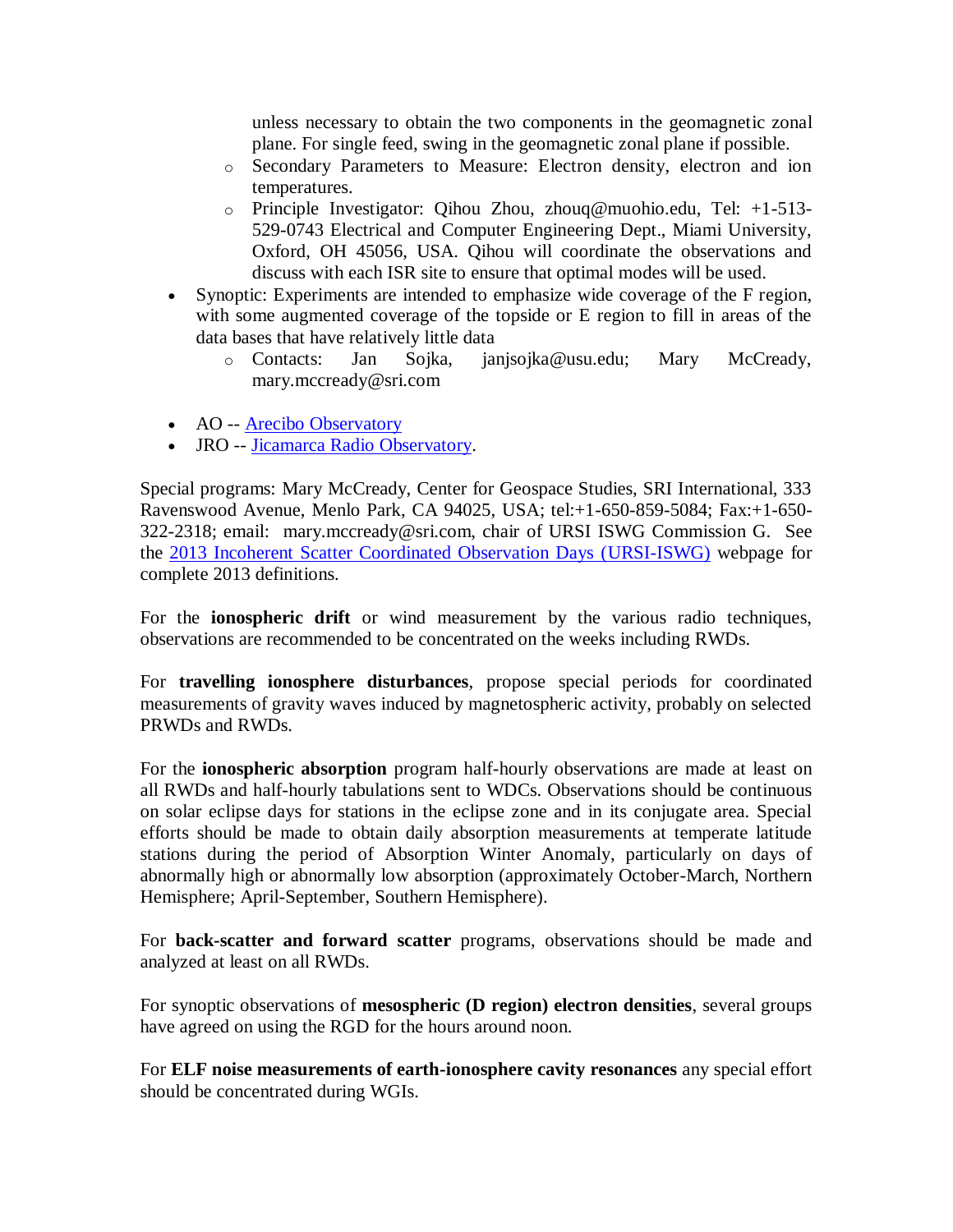It is recommended that more intensive observations in all programs be considered on days of unusual meteor activity.

#### <span id="page-8-0"></span>**Meteorology.**

Particular efforts should be made to carry out an intensified program on the RGD -- each Wednesday, UT. A desirable goal would be the scheduling of meteorological rocketsondes, ozone sondes and radiometer sondes on these days, together with maximum-altitude rawinsonde ascents at both 0000 and 1200 UT.

During **WGI and STRATWARM Alert Intervals,** intensified programs are also desirable, preferably by the implementation of RGD-type programs (see above) on Mondays and Fridays, as well as on Wednesdays.

### <span id="page-8-1"></span>**Global Atmosphere Watch (GAW).**

The [World Meteorological Organization \(WMO\)](http://www.wmo.ch/) [Global Atmosphere Watch \(GAW\)](http://www.wmo.int/pages/prog/arep/gaw/gaw_home_en.html) integrates many monitoring and research activities involving measurement of atmospheric composition, and serves as an early warning system to detect further changes in atmospheric concentrations of greenhouse gases, changes in the ozone layer and in the long range transport of pollutants, including acidity and toxicity of rain as well as of atmospheric burden of aerosols (dirt and dust particles). Contact WMO, 7 bis avenue de la Paix, P.O. Box 2300, CH-1211 Geneva 2, Switzerland or wmo@wmo.int.

#### <span id="page-8-2"></span>**Solar Phenomena.**

Observatories making specialized studies of solar phenomena, particularly using new or complex techniques, such that continuous observation or reporting is impractical, are requested to make special efforts to provide to WDCs data for solar eclipse days, RWDs and during PROTON/FLARE ALERTS. The attention of those recording solar noise spectra, solar magnetic fields and doing specialized optical studies is particularly drawn to this recommendation.

### <span id="page-8-3"></span>**Climate and Weather of the Sun-Earth System (CAWSES) II.**

Program within the [SCOSTEP](http://www.yorku.ca/scostep/) (Scientific Committee on Solar-Terrestrial Physics): 2009- 2013. Aim is to significantly enhance our understanding of the space environment and its impacts on life and society. The main functions of CAWSES are to help coordinate international activities in observations, modeling, and applications crucial to achieving this understanding, to involve scientists in both developed and developing countries, and to provide educational opportunities for students of all levels. Contact is Prof. Marianna Shepherd (mshepher@yorku.ca), SCOSTEP Scientific Secretary. Co-chairs are Joseph M. Davila (GSFC/NASA, USA) and Toshitaka Tsuda (RISH/Kyoto University, Japan).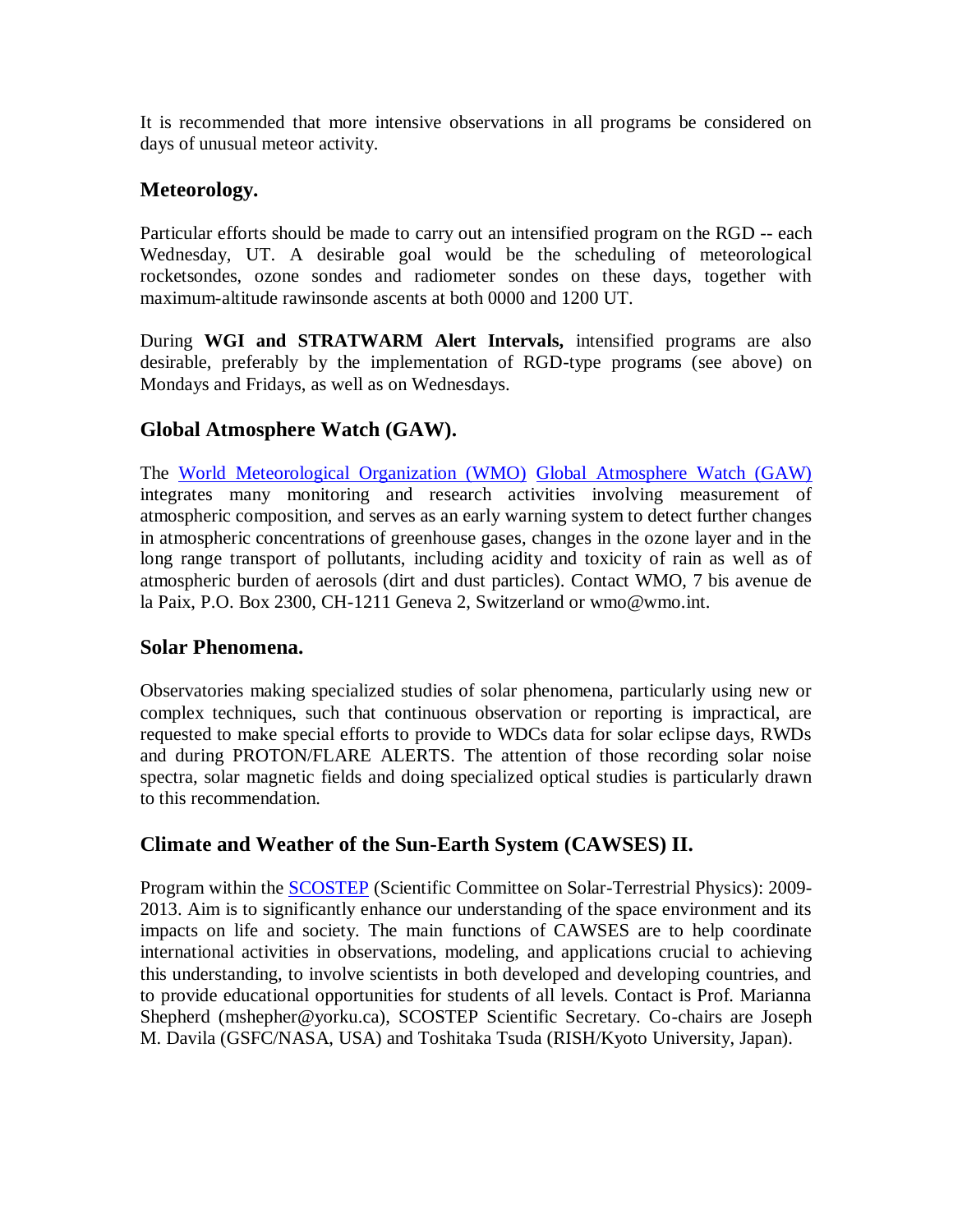Program theme groups and theme group leaders are:

- Task1: What is the solar influence on climate? -- Annika Seppälä (Finland), Katja Mathes (Germany)
- Task2: How will geospace respond to a changing climate? -- Dan Marsh (USA), Jan Lastovička (Czech Republic)
- Task3: How does short-term solar variability affect the geospace environment? -- Joseph Borovsky (USA), Kazunary Shibata (Japan)
- Task 4: What is the geospace response to variable inputs from the lower atmosphere -- Jens Oberheide (USA), Kazuo Shiokawa (Japan)
- Capacity building -- Nat Gopalswamy, Franz-Josef Lübken, Marianna Shepherd
- Informatics and eScience -- Peter Fox, Barbara Thompson, Kozyra
- See the [CAWSES II](http://www.cawses.org/CAWSES/Home.html) website for more information.

**ILWS [\(International Living With a Star\)](http://ilwsonline.org/)** International effort to stimulate, strengthen, and coordinate space research to understand the governing processes of the connected Sun-Earth System as an integrated entity. Contact info@ilwsonline.org.

**ISWI [\(International Space Weather Initiative\)](http://www.iswi-secretariat.org/)** -- a program of international cooperation to advance space weather science by a combination of instrument deployment, analysis and interpretation of space weather data from the deployed instruments in conjunction with space data, and communicate the results to the public and students. ISWI is a follow-up activity to the successful IHY 2007, but focusing exclusively on space weather. The goal of the ISWI is to develop the scientific insight necessary to understand the science, and to reconstruct and forecast near-Earth space weather. This includes instrumentation, data analysis, modeling, education, training, and public outreach. Contact J. Davila at Joseph.M.Davila@nasa.gov.

### <span id="page-9-0"></span>**Space Research, Interplanetary Phenomena, Cosmic Rays, Aeronomy.**

Experimenters should take into account that observational efforts in other disciplines tend to be intensified on the days marked on the Calendar, and schedule balloon and rocket experiments accordingly if there are no other geophysical reasons for choice. In particular it is desirable to make rocket measurements of ionospheric characteristics on the same day at as many locations as possible; where feasible, experimenters should endeavor to launch rockets to monitor at least normal conditions on the Quarterly World Days (QWDs) or on RWDs, since these are also days when there will be maximum support from ground observations. Also, special efforts should be made to assure recording of telemetry on QWDs and Airglow and Aurora Periods of experiments on satellites and of experiments on spacecraft in orbit around the Sun.

#### <span id="page-9-1"></span>**Meteor showers.**

Of particular interest are both predicted and unexpected showers from the encounter with recent dust ejecta of comets (meteor outbursts). The period of activity, level of activity, and magnitude distributions need to be determined in order to provide ground truth for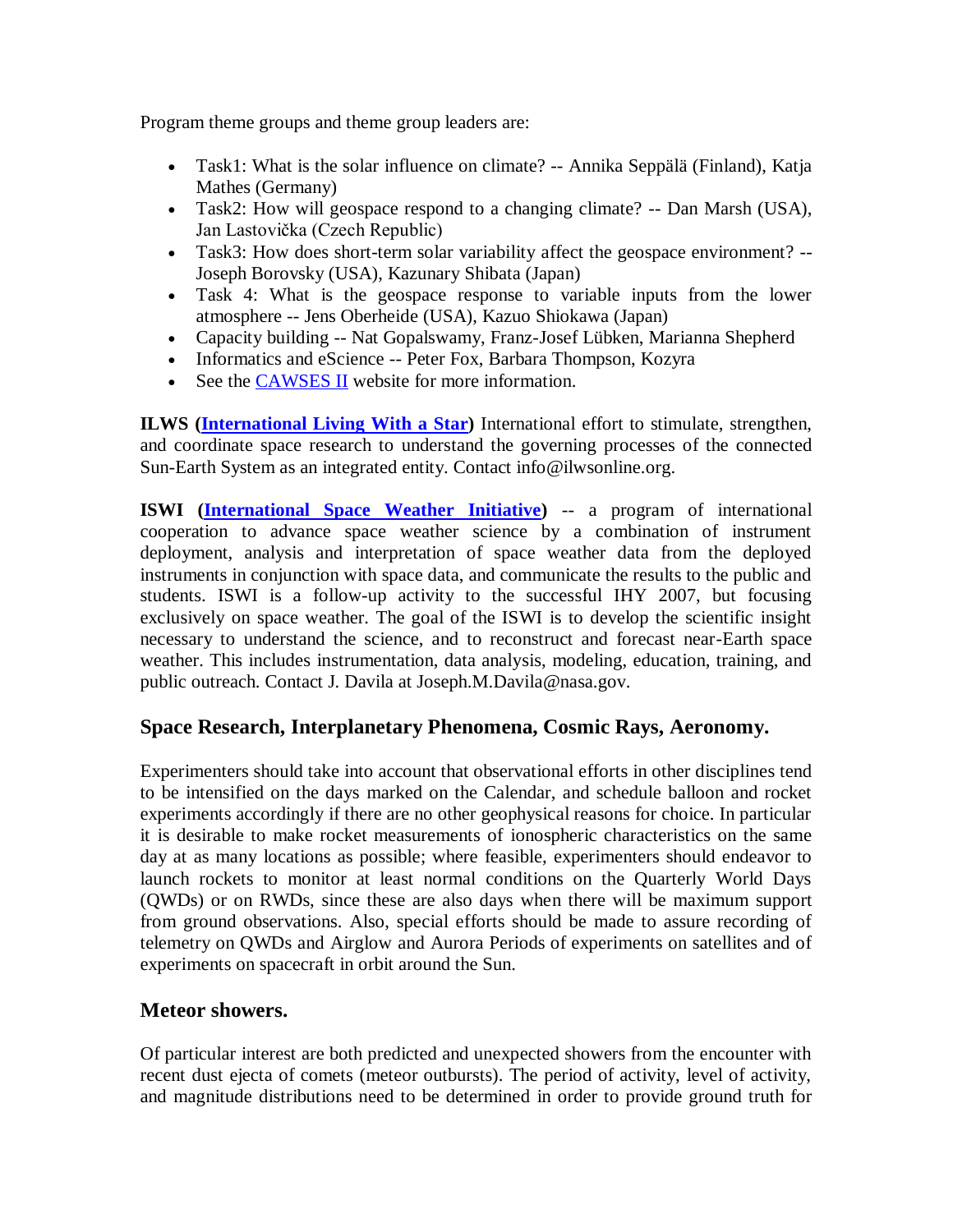comet dust ejection and meteoroid stream dynamics models. Individual orbits of meteoroids can also provide insight into the ejection circumstances. If a new (1-2 hour duration) shower is observed due to the crossing of the 1-revolution dust trail of a (yet unknown) Earth threatening long-period comet, observers should pay particular attention to a correct determination of the radiant and time of peak activity in order to facilitate predictions of future encounters. Observations of meteor outbursts should be reported to the I.A.U. Minor Planet Center (mpc@cfa.harvard.edu) and International Meteor Organization (visual@imo.net). The activity curve, mean orbit, and particle size distribution of minor annual showers need to be characterised in order to understand their relationship to the dormant comets among near-Earth objects. Annual shower observations should be reported to national meteor organizations, or directly to the [International Meteor Organization.](http://www.imo.net/) Meteoroid orbits are collected by the **IAU Meteor** [Data Center.](http://www.astro.sk/~ne/IAUMDC/Ph2003/)